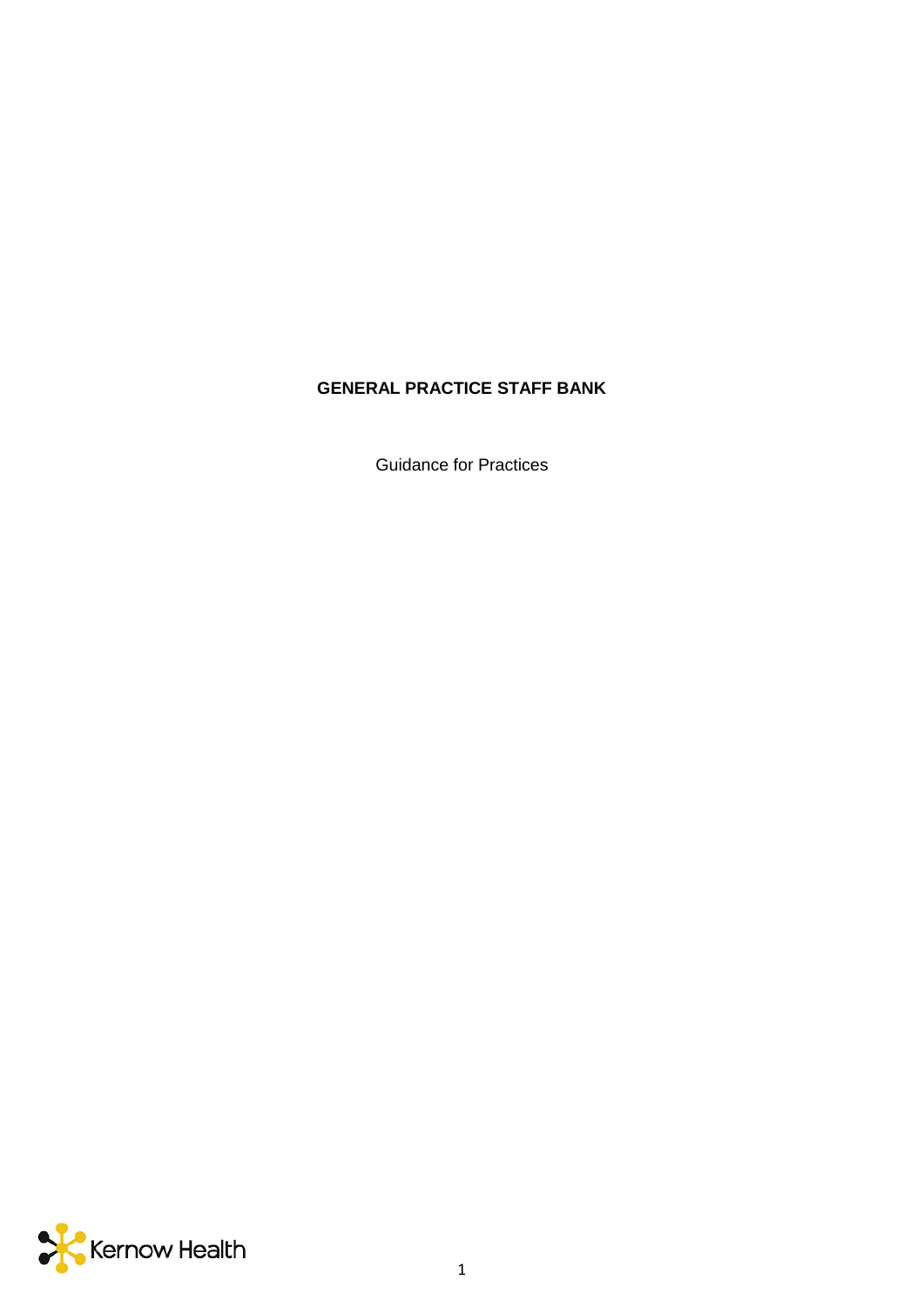This guidance should be read in conjunction with the Cornwall General Practice Staff Bank Terms and Conditions between Kernow Health and the General Practices in Cornwall and the Lantum Terms and Conditions. It provides operational guidance in relation to the General Practice Staff Bank.

We are trialling the use of a General Practice Staff Bank for Cornwall for 12 months and would welcome your feedback to help ensure the Bank works for you.

We have put together the full terms for the Bank based on feedback from Practice Managers to try and address concerns and opportunities of having a general practice staff bank. The relevant documents are:

- Business to Business Terms and Conditions (between Kernow Health and Practice)
- Casual Worker Contract (between Kernow Health and Casual Worker)
- Affiliation Agreement (between Locum Worker and Practice)
- Staff Acknowledgement Form

Full copies of all of the documents are available on our website [\(https://cornwallcepn.co.uk/general-practice-staff-bank/](https://cornwallcepn.co.uk/general-practice-staff-bank/) )

Agreed Terms:

**Assignment**: an individual shift or grouping of shifts at the same Practice made available to the Casual Worker via the Lantum Platform (uploaded as a single Assignment)

**AWR 2010**: the Agency Workers Regulations 2010

**Bank Worker**: a Casual Worker or a Locum Worker

**Casual Workers:** workers engaged by Kernow Health and paid through PAYE and who are approved by Kernow Health to provide services to Practices via the Lantum Platform and who is not an employee, but who is deemed to be an agency worker for the purposes of regulation 3 of the AWR 2010.

**Cornwall General Practice Staff Bank**: a pool of Bank Workers

**Fixed term Contract:** An employment contract for a specific period of time, to enable a worker to perform a specific task

**Lantum Platform**: the online workforce management platform operated by Lantum Limited.

**Locum Worker:** individuals who are self-employed or provide their services through a personal services company and who are approved by Kernow Health to provide services to Practices via the Lantum Platform to the Kernow Health General Practice Staff Bank.

**Qualifying Period**: 12 continuous Calendar Weeks, as defined in regulation 7 of the AWR 2010, subject always to regulations 8 and 9 of the AWR 2010

**Receiving Practice:** The Practice where the Bank Worker undertakes an Assignment.

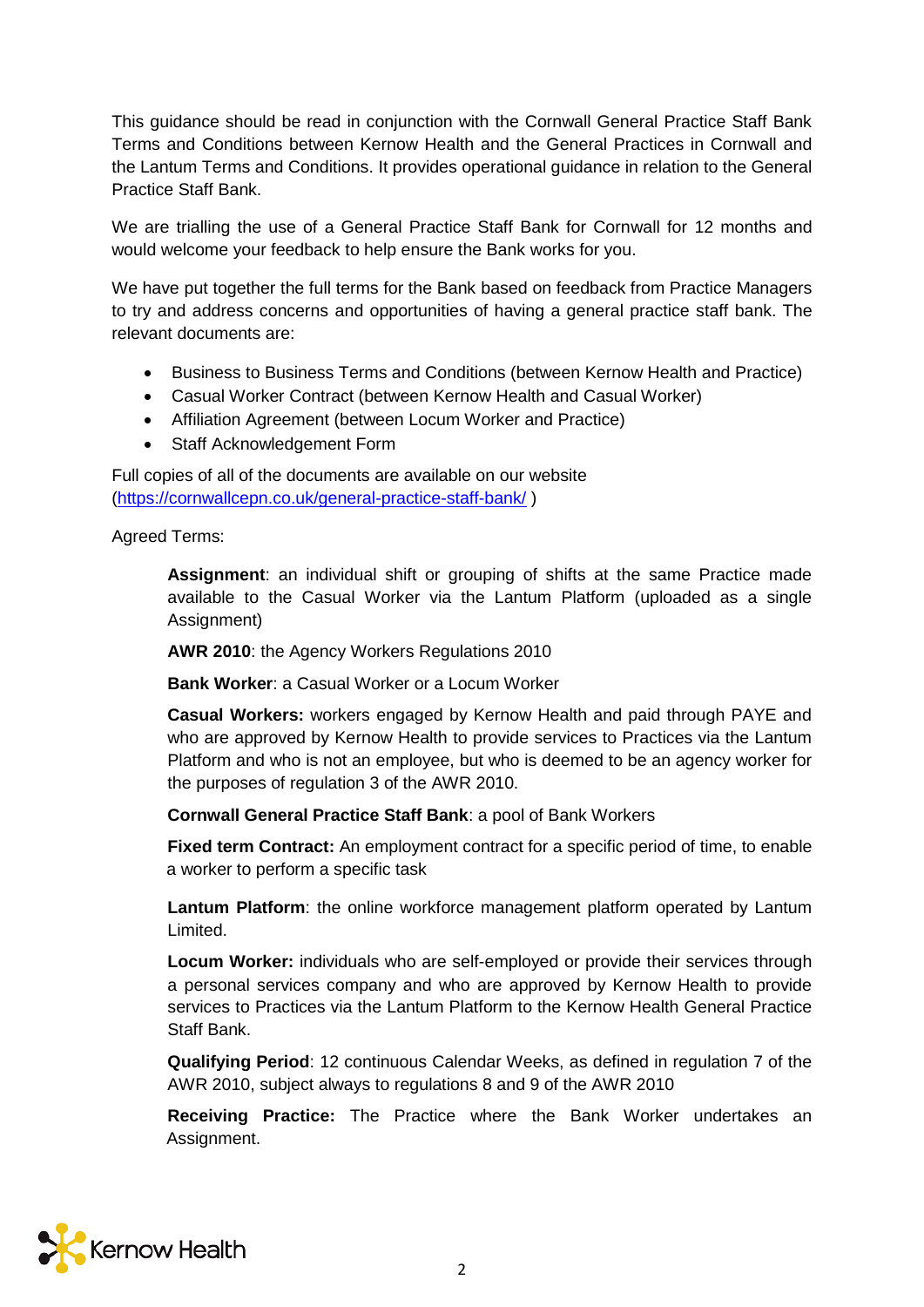**Staff Acknowledgement Form:** Form completed by Bank Worker and Practice where the Bank Worker is employed by an existing Practice.

**STREAM** (soon to be renamed PITCH) run by the CCG: An electronic based system for recording excellence, issues, concerns or patient safety incidents.

#### **1.0 Access to Lantum**

1.1 Kernow Health has contracted with Lantum in order to provide a digital platform for the General Practice Bank staff in Cornwall to operate. Following allocation of successful retention funding, Kernow Health has funded the subscription to the Lantum Platform for each practice across Cornwall for a 12 month period. After a period of 12 months, Kernow Health will review the success of the arrangements and at this point, may introduce a charge for practices in order to continue the service. The cost to Kernow Health for the facilitation of the Lantum Platform for the 12 month period is at £50 per practice per month. All practices are eligible for access.

# **2.0 Obligations of the Practice**

The practice has the following obligations upon the commencement of the assignment:

- Ensure that an appropriate risk assessment is undertaken so a safe working environment is provided.
- Make the Bank Worker aware of any policies and procedures specific to the individual practice
- Provide any equipment, machinery or protective clothing to ensure that any health and safety legislation is complied with.
- Provide the Bank Worker with an initial induction to the premises and systems (including IT) at the start of an assignment including a named individual to provide direction during the assignment.
- Ensure that the Bank Worker is covered by the Crown Indemnity Scheme (some private work i.e. paid travel vaccinations are not covered) or the Practice Indemnity scheme.
- Be aware of all your contractual obligations as laid out in the Business to Business contract

#### **3.0 Recruitment and assignments**

- 3.1 All Bank Workers must upload their supporting documents onto the Lantum Platform. The Lantum Governance team, review the documents for validity, but it is the responsibility of the Practice to ensure that the person they hire has the relevant qualifications for the role they need to be filled.
- 3.2 Individuals are able to post information on their competencies to their personal profile. Practices are encouraged to look at the individual competencies as well as the role, to see if a person is able to fill a shift.

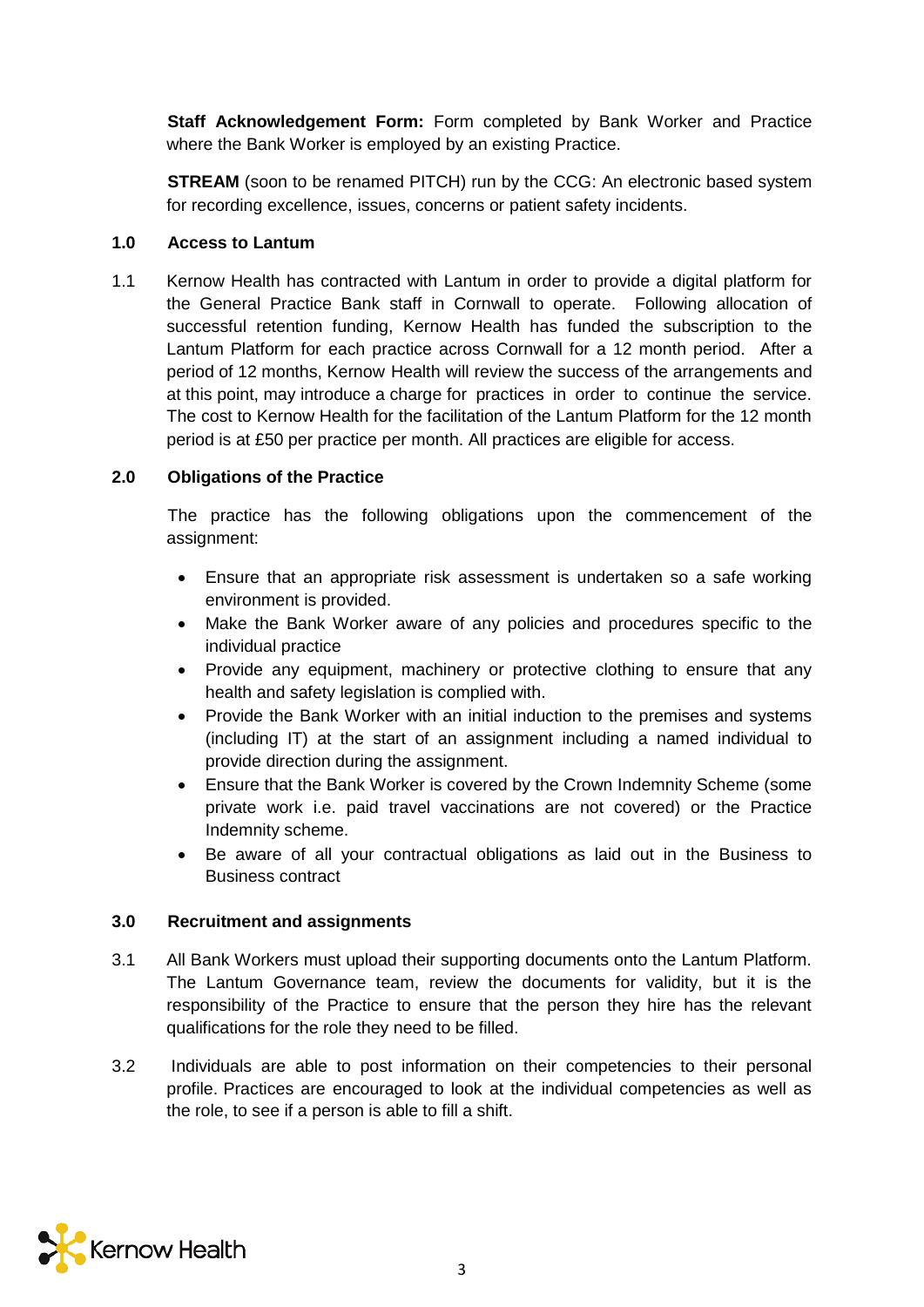- 3.3 Where a Bank Worker is working on a Casual Contract with Kernow Health, and is not working in an existing practice, Kernow Health will carry out a full recruitment process and will ensure that mandatory training is current.
- 3.4 Where a Bank Worker is currently employed by a Practice it is the Practice responsibility to inform Kernow Health of any capability or disciplinary concerns, if current or arises while on the General Practice Staff Bank.
- 3.5 Kernow Health will verify competence and experience where there is an accredited course which has been completed through the Training Hub or the Rolling Programme. If the practice wishes to engage a practitioner from outside of the General Practice Staff Bank via the Lantum Market Place, the responsibility for validation of competence and checks rests with the individual practice

#### **4.0 Hours of work**

- 4.1 The practice sets out the hours for the Assignment and the individual agrees to accept them via the Lantum Platform. Any additional hours which may be worked on the day, need to be agreed and the individual will add them to the timesheet. The Practice must then authorise payment of this through the Lantum Web Platform. When advertising a vacant shift, it is important to clarify whether the breaks are paid or unpaid to avoid any confusion.
- 4.2 Kernow Health will not encourage General Practice Bank Staff Workers working Assignments which would take them in excess of the 48 hour working week average over a 17 week period under the Working Time Regulations 1998.
- 4.3 Where an Assignment is 12 consecutive weeks or more, the Practice must give consideration to offering a Fixed Term Contract. If the Practice offers an Assignment for 12 consecutive weeks or more, as an Employment Business, Kernow Health is obligated under the Agency Worker Regulations and will contact the Practice to discuss employment arrangements.
- 4.4 Where an Assignment has been running for 9 weeks and is likely to continue for 12 consecutive weeks or more, Kernow Health must be informed to ensure compliance with the Agency Worker Regulations. If it is likely to continue for 12 consecutive weeks or more, the terms and conditions must be assessed against a comparable employee.
- 4.5 Where a Bank Worker works consecutively for 11 weeks and then takes a break (not for annual leave) and then returns to a new assignment the AWR would not be applicable.
- 4.6 It is recommended that all assignments which are normally provided in a Practice by a Practice employee are advertised with Comparable Terms and Conditions i.e pay rate is equivalent to the comparable worker, to avoid any disputes under the AWR.

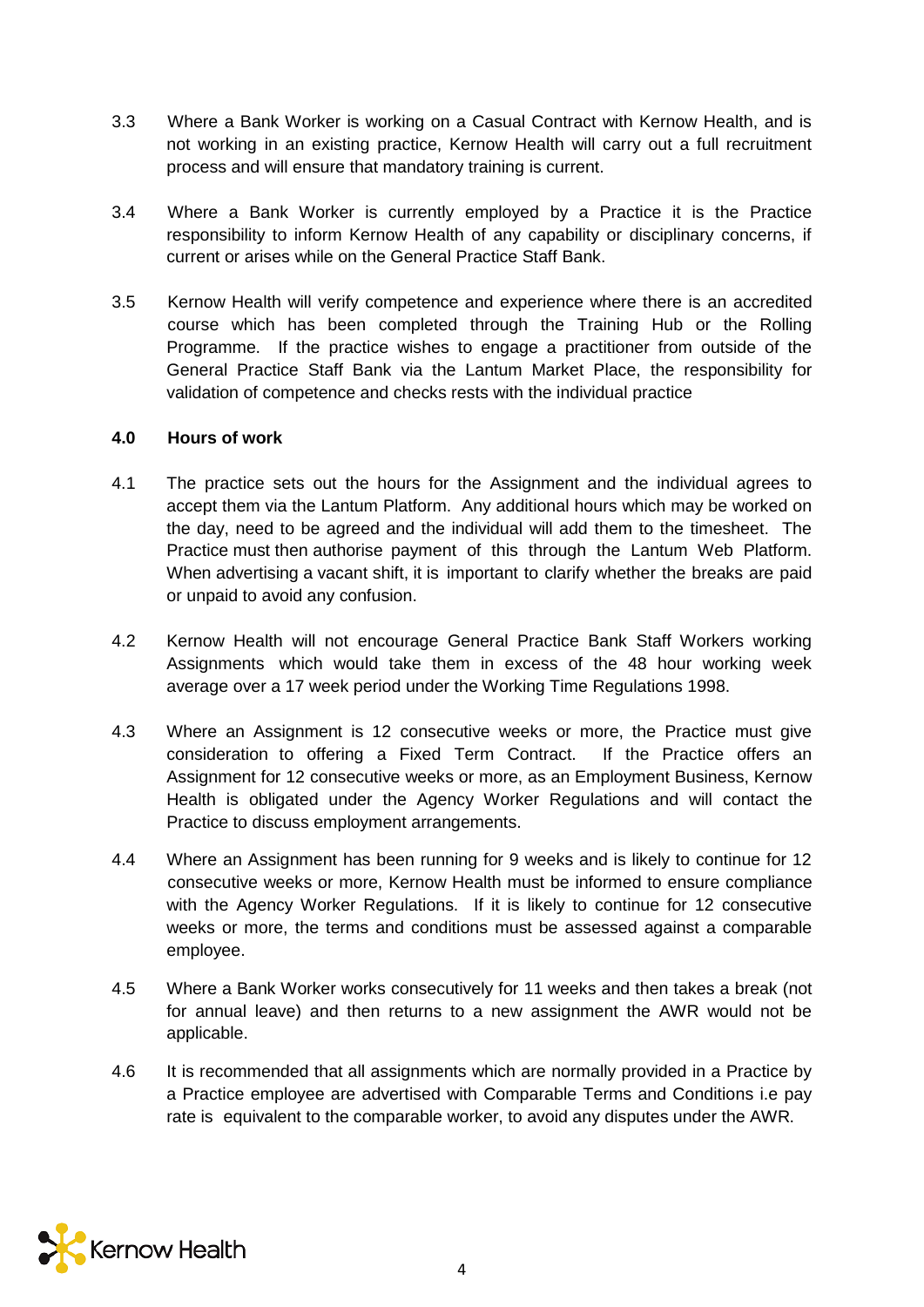# **5.0 Remuneration of Bank Workers**

- 5.1 Pay rates will be set by the receiving practice and agreed between the Bank Worker and the Practice via the Lantum Platform. There is the facility for messaging via the Lantum Platform, for any negotiation between the individual and the practice around pay rates.
- 5.2 The hourly rate will normally be the gross hourly rate payable, the Bank Worker is advised to seek clarity from the Practice should it not be clear.
- 5.3 The practice will be responsible for paying NHS pension contributions for Locum GP's only. Pension will not be paid by the Practice for any other staff member via Lantum. Where this is applicable, this should be stated in the shift details between the individual and the practice. Invoicing for pension contributions will be made from Lantum and payment of invoices will be in line with the Lantum terms and conditions.
- 5.4 If the individual is working for Kernow Health as a Casual Worker, Kernow Health will be responsible for making any pension arrangements via the NHS pension (if they are contributing member) or NEST pension where appropriate. Practices will be invoiced by Kernow Health for any hours, worked, travel disbursements, employee on costs and pension contributions payable.

# **6.0 Invoicing**

- 6.1 There is a Lantum fee of 1% on each individual invoice for any Cornwall General Practice Staff Bank worker booked. This fee is invoiced directly from Lantum and is payable directly to Lantum.
- 6.2 Practices need to be mindful of Lantum terms section 4.7 of the Lantum Terms fees for short cancelation of assignments by a practice may incur a cost.
- 6.3 Kernow Health will invoice the practice retrospectively for any on costs associated with paying a Casual Worker through Kernow Health.
- 6.4 The Locum Worker will invoice the practice via the Lantum Web Platform.
- 6.5 If a practice is unable to fill a shift from the General Practice Staff Bank, access to the Lantum 'Marketplace' is also available. Practices are able to access those who are signed up to Lantum, but not part of the General Practice Staff Bank for a fee of 10% of the shift worked, rather than the 1% for the Bank Workers. This gives Practices the opportunity to access a wider pool of individuals, but those on the Marketplace have not signed up to be part of the Cornwall General Practice Staff Bank and therefore will not operate within the agreed terms.

# **7.0 Payment of mileage**

7.1 In order to encourage travel to more remote practices, mileage payment is made where a Bank Worker agrees to work more than 25 miles away from their home, (50 miles round trip). This must be agreed at the time the shift is accepted and logged on the Lantum Platform. Payment is made at the rate of 45p per mile for any miles travelled in excess of 50 miles in a round trip. Bank workers must include this payment in their timesheet to the practice for approval. Payment for mileage for Locum Workers will be made directly by Lantum and the practice will invoiced by